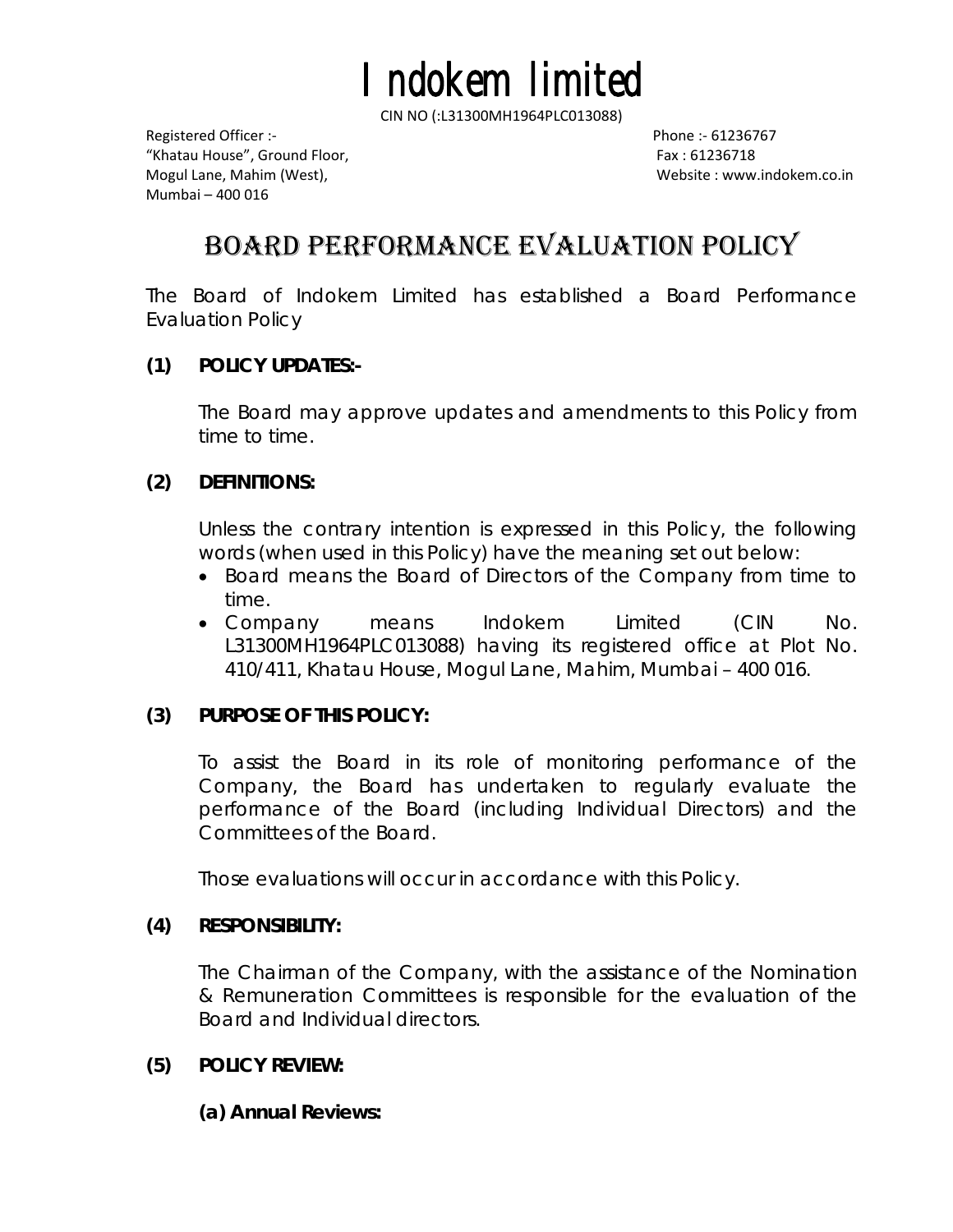"Khatau House", Ground Floor, Fax : 61236718 Mogul Lane, Mahim (West), Website : www.indokem.co.in Mumbai – 400 016

There will be an annual evaluation of the performance of the Board (including Directors and Committees). The purpose of the evaluation is to evaluate how effectively the Board, the Directors and the Committees are fulfilling their role and duties.

# **(b) Process for Reviews:**

The annual evaluation will be carried out by a Director or any other persons nominated by the Board.

# **(c) Outcomes of Reviews:**

All reviews are to include open discussion by the Board of the results of the evaluations and to decide any changes which are required to be made by the Board to address any lack of performance and to agree the goals for the Board and, separately, for its Committees for the ensuing year. Board and Committee goals will always be set having regard to the approved strategy of the Company.

If particular concerns arise from the evaluation in relation to any individual Director, or Committee, the Chairman will meet with that Director, or Chairman of that Committee, to discuss the concerns and any actions to be taken as a result. If the concerns relate to the Chairman, then the Chairman will discuss the matter as appropriate with the Board.

# **(d) Regular Feedback:**

Directors will also be encouraged to provide feedback on a regular basis on the conduct of Board meetings and other business, and the preparation for them, in order to assist in the continual improvement of the way the Board carries out its role at a 'micro' level.

# **(6) BOARD PERFORMANCE:**

Board performance will be evaluated annually. This will be undertaken by the completion of a questionnaire on board governance and performance issues. Individual directors may meet with the Chairman of the Company to discuss their responses. The questionnaire will be completed by the directors and the Managing Director.

# **(7) INDIVIDUAL DIRECTOR PERFORMANCE:**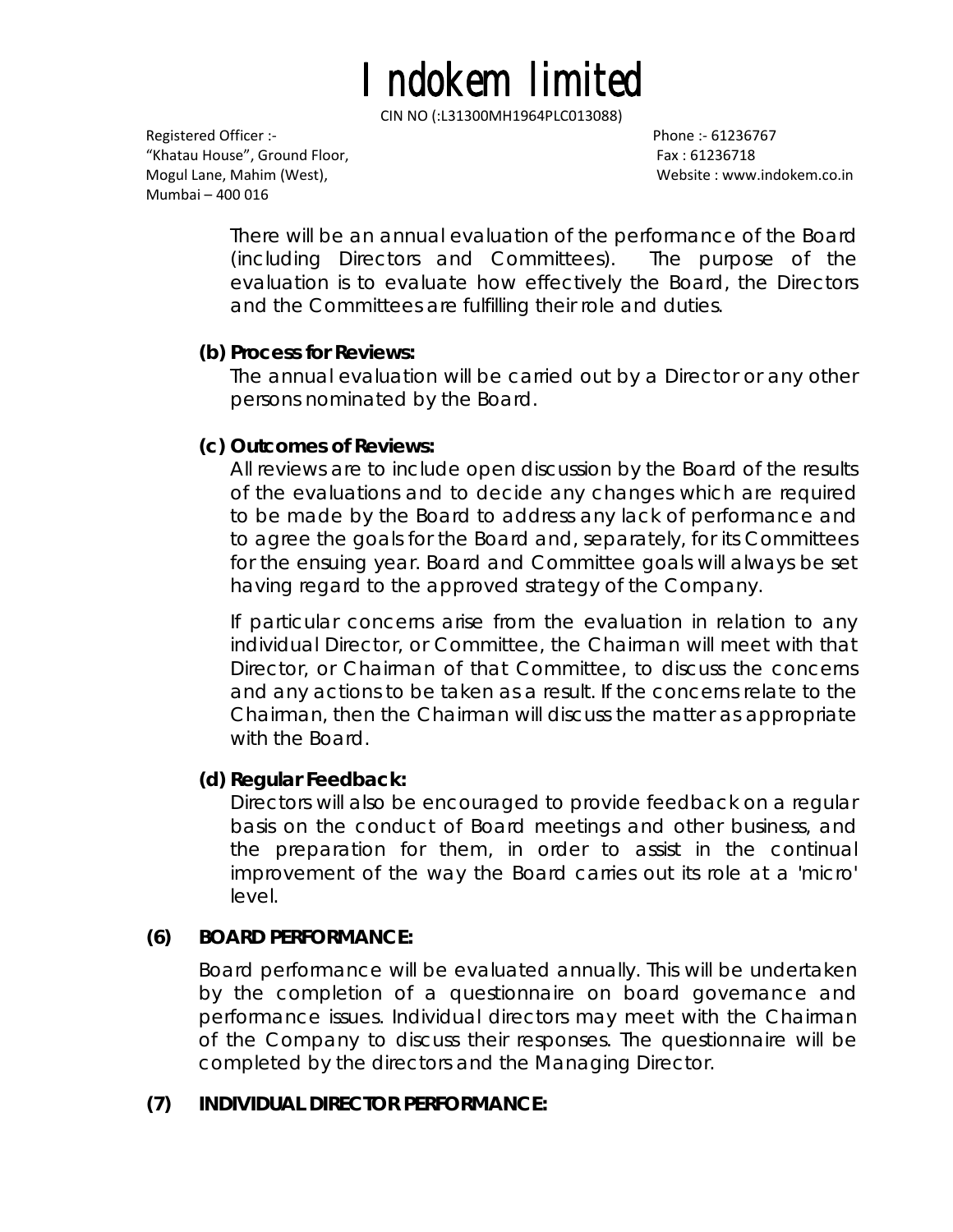"Khatau House", Ground Floor, Fax : 61236718 Mogul Lane, Mahim (West), Website : www.indokem.co.in Mumbai – 400 016

- (a) Individual director performance will be evaluated annually. This will be undertaken by each director completing an evaluation questionnaire.
- (b) The analysis of the combined responses will give the Board a view on which areas (if any) require strengthening in order for it to operate effectively in carrying out its duties.

# **(8) PROCEDURE:**

# **(a) Procedure for Board Performance Evaluation:**

- (i) The Chairperson will meet with each director separately seeking input in relation to:
- the performance of the Board;
- the performance of each Board Committee;
- the performance of the Chairman;
- the performance of the Managing Director; and
- their own performance.
- (ii) Performance should be assessed quantitatively (and qualitatively, as appropriate) against criteria contained in the Board Charter, strategic plans and the role / position description.
- (iii) The Chairman will collate the input and provide an overview report for discussion by the Board.
- (iv) The Board as a whole will discuss and analyse its own performance during the year including suggestions for change or improvement, as well as any skills, education or development required over the forthcoming year.

# **(b) Procedure for Board Performance Evaluation of Managing Director and Key Executives:**

This policy is to ensure the Managing Director and key executives execute the Company's strategy through the efficient and effective implementation of the business objectives. In order to accomplish this:

(i) Each year the Board reviews the Company's strategy.